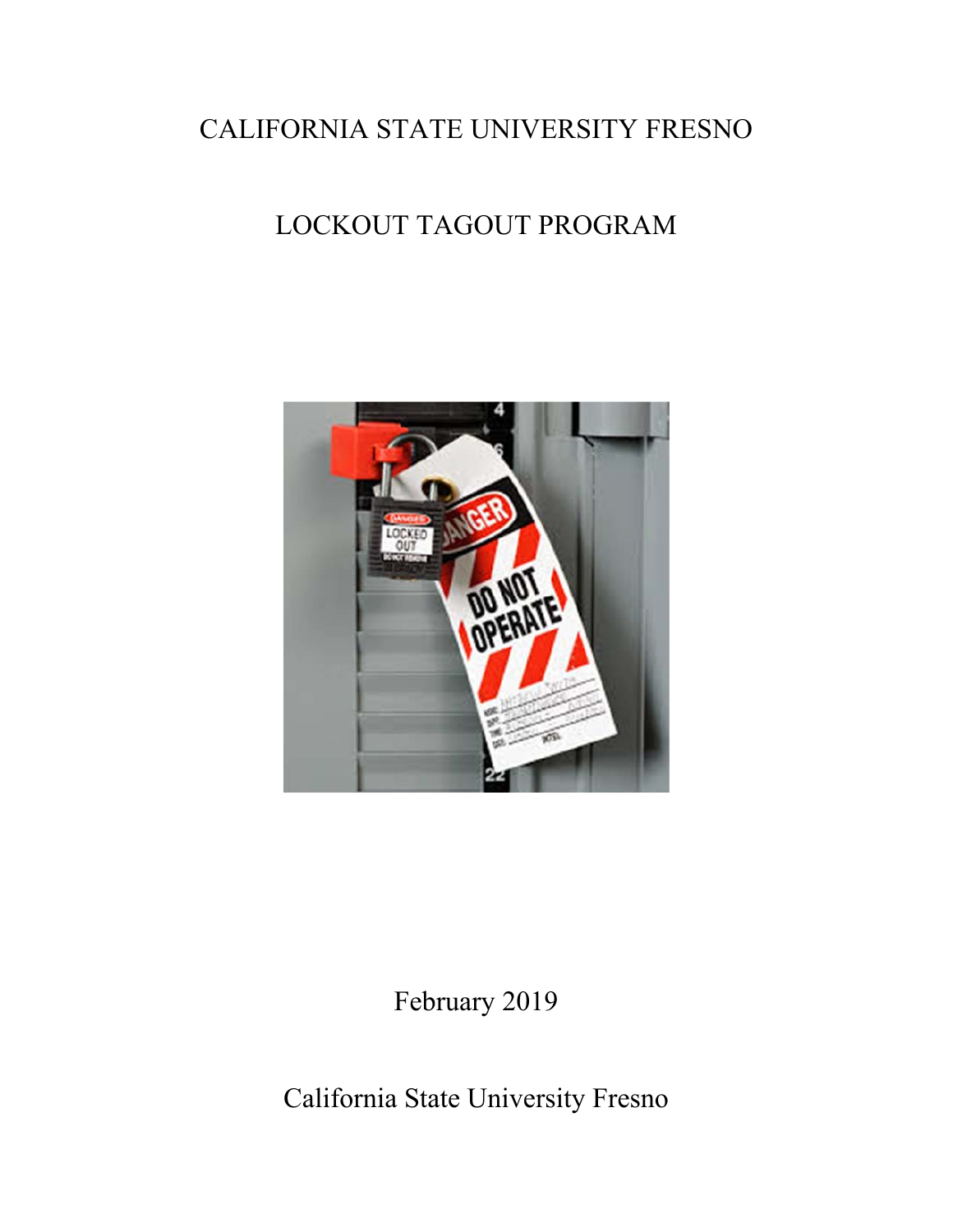# Lockout Tagout Program

| 1.0  | <b>Regulatory Authority</b><br>1                       |                                     |                |  |  |
|------|--------------------------------------------------------|-------------------------------------|----------------|--|--|
| 2.0  | Policy                                                 |                                     |                |  |  |
| 3.0  | Purpose                                                |                                     |                |  |  |
| 4.0  | Scope and Application                                  |                                     |                |  |  |
| 5.0  | Definitions<br>2                                       |                                     |                |  |  |
| 6.0  | <b>Lockout Tagout Procedures</b>                       |                                     |                |  |  |
|      | Preparation for Shutdown<br>6.1                        |                                     |                |  |  |
|      | 6.2<br>Application of Lockout Tagout                   |                                     | 4              |  |  |
|      | 6.3<br>Preparation for Re-Energization                 |                                     | $\overline{4}$ |  |  |
|      | 6.4<br>Removal of Lockout Tagout                       |                                     | 5              |  |  |
|      | 6.5                                                    | Temporary Removal of Lockout Tagout |                |  |  |
|      | 6.6<br>Emergency Lock Removal of Lockout/Tagout        |                                     | 5              |  |  |
|      | <b>Lockout Tagout Devices</b><br>6.7                   |                                     | 5              |  |  |
| 7.0  | Responsibilities                                       |                                     | 6              |  |  |
|      | 7.1<br>Supervisors                                     |                                     | 6              |  |  |
|      | <b>Authorized Employees</b><br>7.2                     |                                     | 6              |  |  |
|      | 7.3<br><b>Affected Employees</b>                       |                                     | $\overline{7}$ |  |  |
|      | 7.4<br>Environmental Health and Safety/Risk Management |                                     | $\tau$         |  |  |
| 8.0  | <b>Employee Training</b>                               |                                     | 7              |  |  |
| 9.0  | <b>Outside Contractors</b>                             |                                     | 8              |  |  |
| 10.0 | 9<br>Recordkeeping                                     |                                     |                |  |  |
| 11.0 | 9<br>Lockout Tagout SOP templates                      |                                     |                |  |  |
|      |                                                        |                                     |                |  |  |

References:

 CFR Title 29 Section 1910.147 CCR Title 8 Section 2320.1-2320.9 CCR Title 8 Section 3314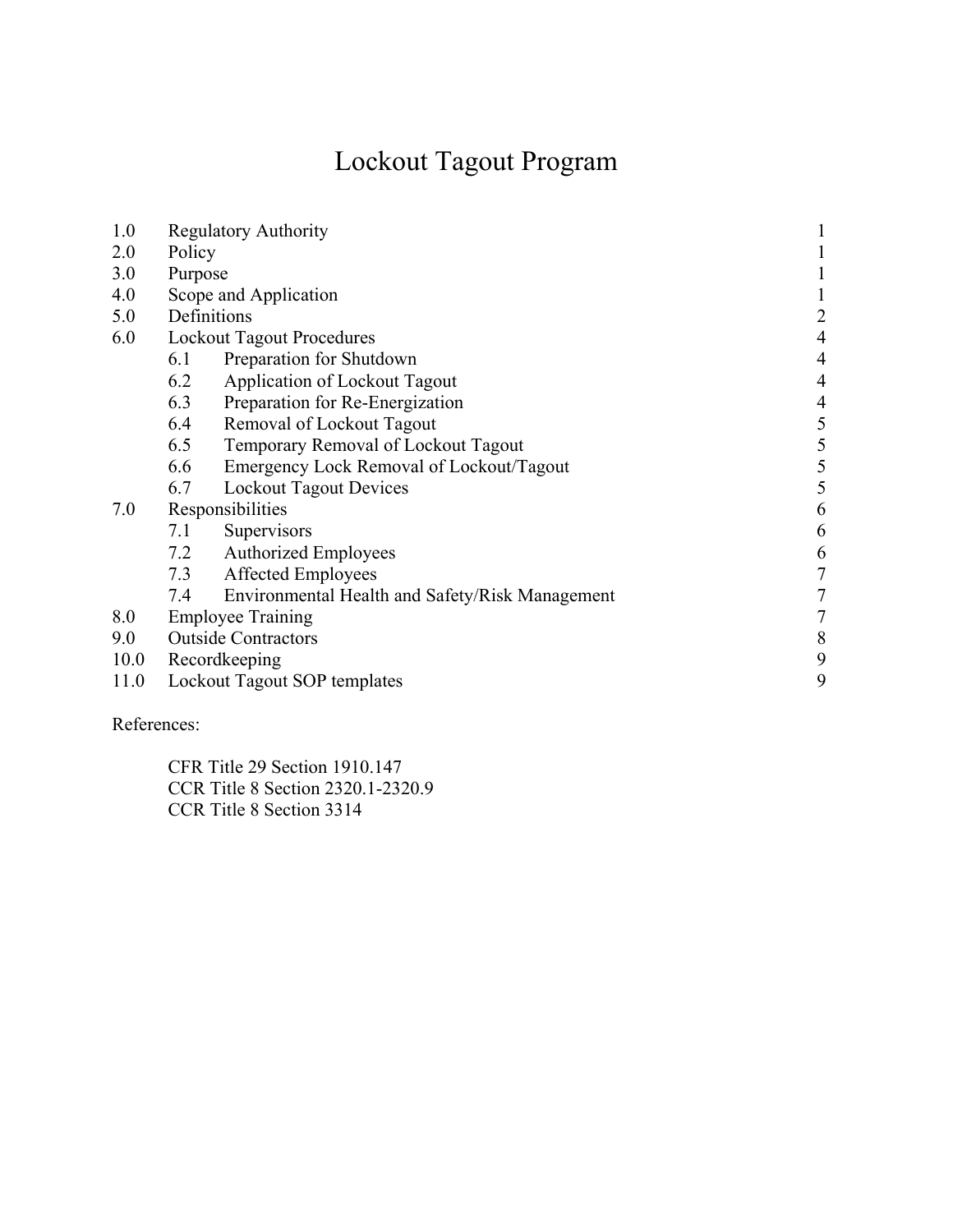## Lockout / Tagout Program

#### 1.0 REGULATORY AUTHORITY

Code of Federal Regulations, 29 CFR 1910.147; California Code of Regulations, Title 8, Sections 2320.1-2320.9 & 3314; California State University, Fresno Injury and Illness Prevention Program.

#### 2.0 POLICY

It is the policy of California State University, Fresno to maintain, insofar as is reasonably possible, a campus environment for faculty, staff, students and the public that will not adversely affect their health and safety nor subject them to avoidable risks of accidental injury or illness. Furthermore, the University has an obligation to safeguard employees from hazardous energy while they are performing service or maintenance on machines and equipment.

#### 3.0 PURPOSE

Hazardous energy appears in the workplace in the form of electrical, mechanical, pneumatic, hydraulic and thermal energy and includes chemical, water, steam and gaseous energy systems. Lockout/Tagout procedures prevent the unexpected energization, start up or release of stored energy that could cause injury to employees working on equipment.

The purpose of this program is to identify the practices and procedures necessary to shut down and lock out or tag out machines and equipment. It also requires that employees receive training in the Lockout/Tagout program before they are authorized to perform service and maintenance requiring Lockout/Tagout.

#### 4.0 SCOPE AND APPLICATION

This program applies to all University departments whose employees' service or maintain equipment and machines which could either unexpectedly start up, or who work in areas where the possibility of the release of stored energy could cause injury. This includes authorized employees who perform repair, service and maintenance operations and affected employees who work with the equipment to be locked or tagged out.

This program does not apply in the following situations: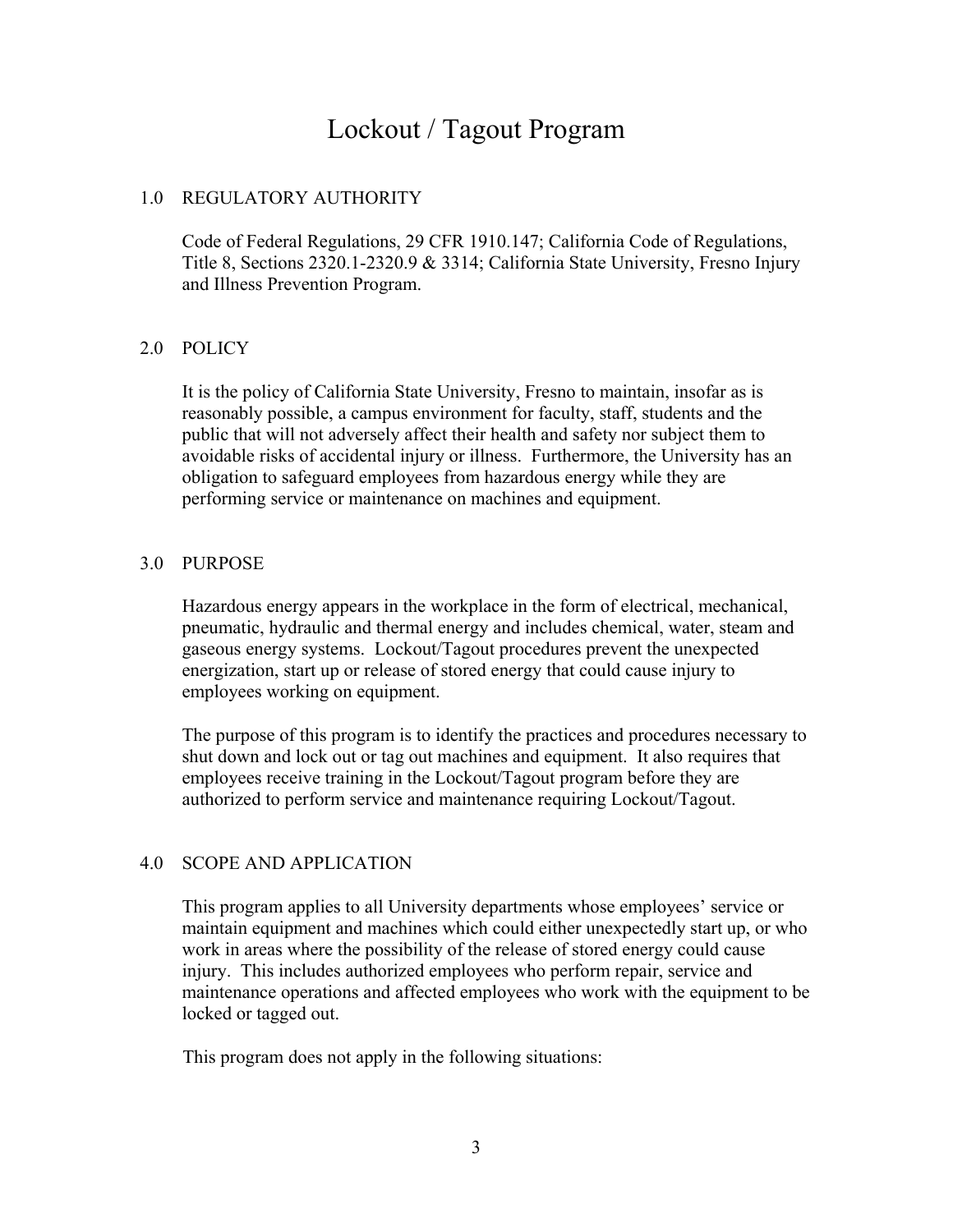- A. Servicing or maintaining of cord and plug connected electrical equipment. Cords should remain unplugged and under the supervision of the employee throughout the operation.
- B. During hot tap operations that involve transmission and distribution systems for gas, steam or water when they are performed on pressurized pipelines. Hot tap operations must have an approved specific SOP in place prior to performing the operation.
- C. When employees are provided with an alternative type of protection that is equally effective.

Note: See CSUF Electrical Safety Program for additional information on electrical applications of Lockout/Tagout.

#### 5.0 DEFINITIONS

Affected Employee: Any person (faculty, staff, employee, or student) who operates or maintains equipment that may be locked/tagged out. Also, any person who works in an area where equipment is being serviced.

Authorized Employee: Any qualified person (faculty, staff, employee, or student) who locks/tags out specific machines or equipment in order to perform cleaning, repairing, servicing setting up, adjustment operations, or maintenance. Authorized Persons must initially complete Lockout/Tagout training and will receive equipment-specific training and certifications, when required.

Capable of Being Locked Out: An energy-isolating device is capable of being locked out if it has a hasp or other means of attachment to which, or through which, a lock can be affixed or it has a locking mechanism built into it. Other energyisolating devices are capable of being locked out, if lockout can be achieved without the need to dismantle, rebuild, or replace the energy-isolating device or permanently alter its energy control capability.

De-energization: Parts are de-energized when the working potential is completely depleted, discharged, or has returned to a non-hazardous state.

- Energy: (includes, but is not limited to)
	- Chemical energy flammable or reactive: i.e. natural gas, propane
	- Electrical energy potentially hazardous voltage (>50 volts), hazardous static electrical potentials, or may be stored in a capacitor.
	- Mechanical energy moving links, bars, chains, belts, sliders, wheels, shafts, gates, rams, blades, pistons, etc.

Potential or stored energy – pressure (above ambient pressure) vacuum (below ambient pressure), gravity, springs, batteries, or capacitors.

Electromagnetic energy – radio waves, microwaves, infrared, ultraviolet, x-rays and high-level magnetic fields.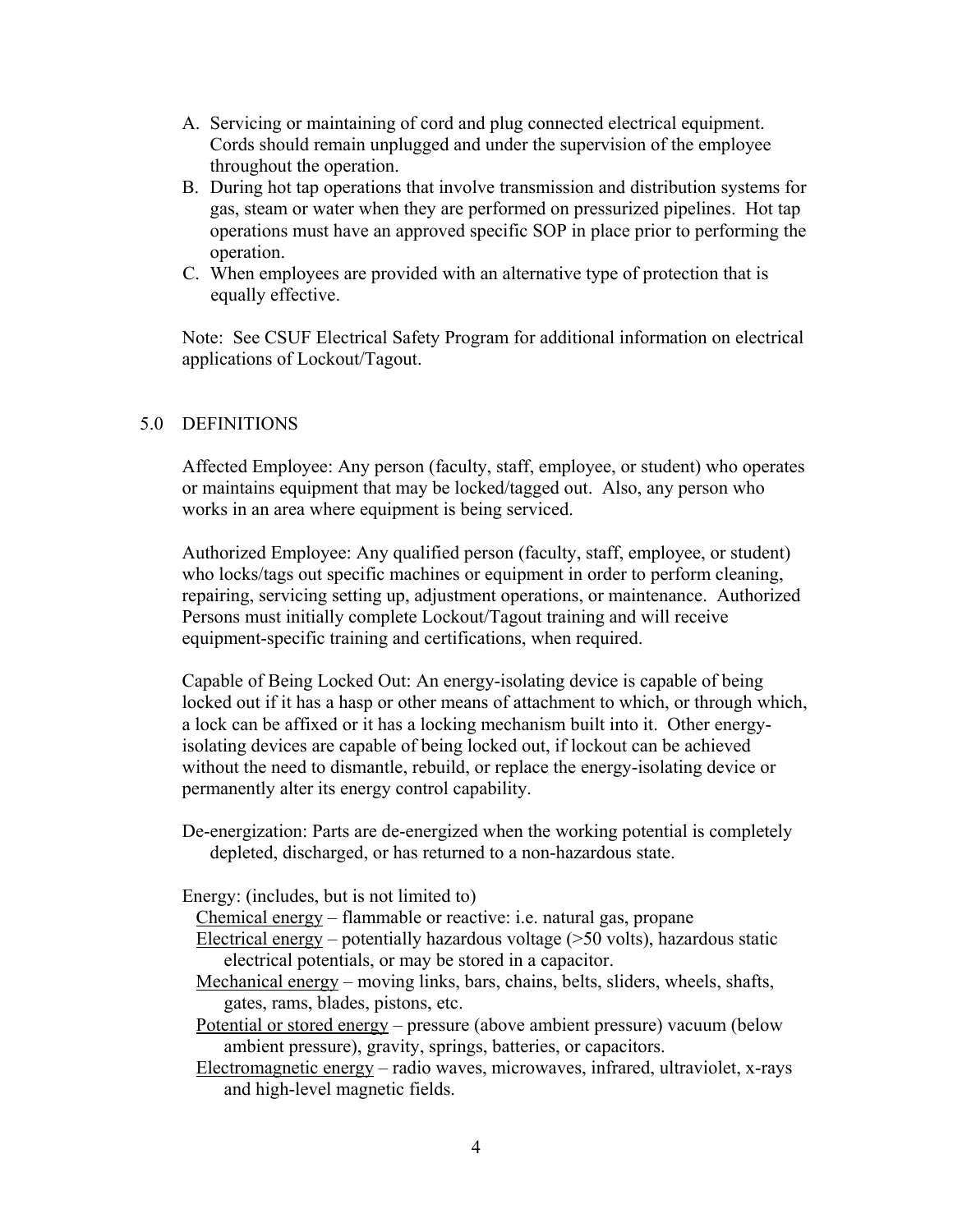Energy Control Point: The single point at which hazardous energy flow can be effectively and positively blocked so that it can no longer cause injury or loss of resources. There may be more than one Energy Control Point on a tool.

Energy Control Procedure:

Specific Steps for shutting down and isolating hazardous energies. Procedures for applying, removing, and transferring Lockout/Tagout devices. Requirement for testing a machine/piece of equipment to determine and verify the effectiveness of Lockout/Tagout procedures.

Energy-Isolating Device: A mechanical device that physically prevents the transmission or release of energy. Examples of energy-isolating devices are a manually operated circuit breaker, a disconnect switch, a valve, a mechanical blocking device, or any similar device used to block or isolate hazardous energy.

Energized: Connected to an energy source or containing residual or stored energy.

- Impracticable: A Lockout Tagout that cannot be performed due to equipment, engineering or work environment difficulties that would increase the potential hazard to employees who perform the Lockout Tagout or equipment or process design that does not allow for isolation of hazardous energy. This does not include convenience or production impact.
- Lockout: The placement of a physical restraint energy-isolating device, which ensures that the equipment cannot be operated or release a hazardous energy. *Lockout Device:* A device that utilizes a positive means such as a lock to hold the energy-isolating device in the safe position and prevent the energization of a machine or equipment. Included are blank flanges and bolt slip blinds. The Federal OSHA regulation specifies that the lockout device must be substantial so that it cannot be easily removed or defeated without excessive force or unusual techniques. (e.g. bolt cutters, hacksaw).

*Lockout:* A device that attaches to a hazardous energy control point that provides the lockout function of an actual locking device, yet enables multiple users to attach their individual locks. Typical devices have the capability to attach 6 or more additional locks.

*Lock Box:* An approved box or container into which a key or set of keys could be placed. Lock boxes shall be substantial enough to prevent entry without the use of excessive force or unusual techniques; such as with the use of bolt cutter or other metal cutting tools. Lock boxes must be capable of being locked out with a hasp or other means of attachment to which, or through which, a lock and/or lockout scissors can be affixed.

Servicing and Maintenance: Any scheduled or unscheduled activity that, when complete, will enable the machine to perform its intended function; such as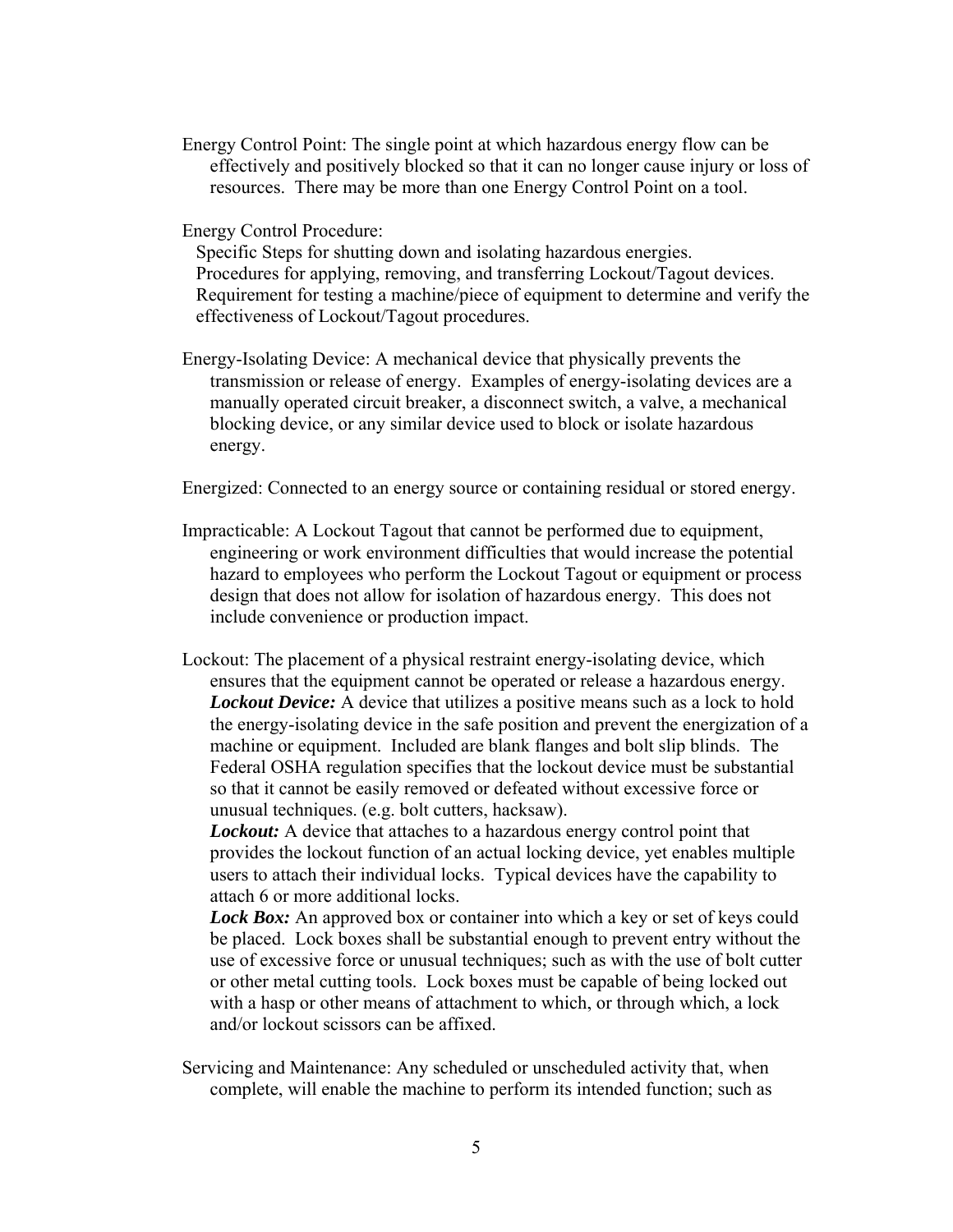constructing, installing, setting up, adjusting, inspecting, demobilizing, modifying, and maintaining and/or servicing machines or equipment.

- Standard Operating Procedure (SOP): A specific procedure applied to a specific device to be used in substitution for this Lockout/Tagout policy.
- Tagout: The placement of a warning/identification tag on an energy-isolating device to indicate that the equipment must not be operated. Identifies the person who applied the lock/tag.
- Tagout Device: Must include Employee's Name, warning against hazardous condition if the machine or equipment is energized and a legend such as the following: "Do Not Start, Do Not Open, Do Not Close, Do Not Energize, Do Not Operate Wires, tie wraps, or cords shall be used for securing the tags to the energy control point and must be able to withstand 50 lbs. of force."

#### 6.0 LOCKOUT/TAGOUT PROCEDURES

- 6.1 Preparation for Shutdown
	- 1. Obtain the Lockout/Tagout devices and tags.
	- 2. Affected employees shall be notified by a supervisor or an authorized employee of the application and removal of the lockout devices or Tagout devices. Notification shall be given before the controls are applied, and after they are removed from the machine or equipment.
	- 3. Read and understand the equipment-specific standard operating procedure.
	- 4. Locate each energy control point on the equipment.
	- 5. Power down the equipment.
	- 6. Isolate the equipment from all hazardous energies sources.
- 6.2 Application of Lockout/Tagout
	- 1. Apply the Lockout/Tagout device so that it locks the energy-isolating device in the SAFE position. Affix the tag directly to each lock.
	- 2. Dissipate, drain, or safely release any stored or residual energy in the system after Lockout.
	- 3. Verify that all sources of hazardous energies have been isolated. This should be done by measuring the energy with a meter or gauge and by trying to start the equipment. Prior to using the meter/gauge, ensure it is functioning properly. Be sure to return all switches to the SAFE position after testing.
- 6.3 Preparation for Re-Energization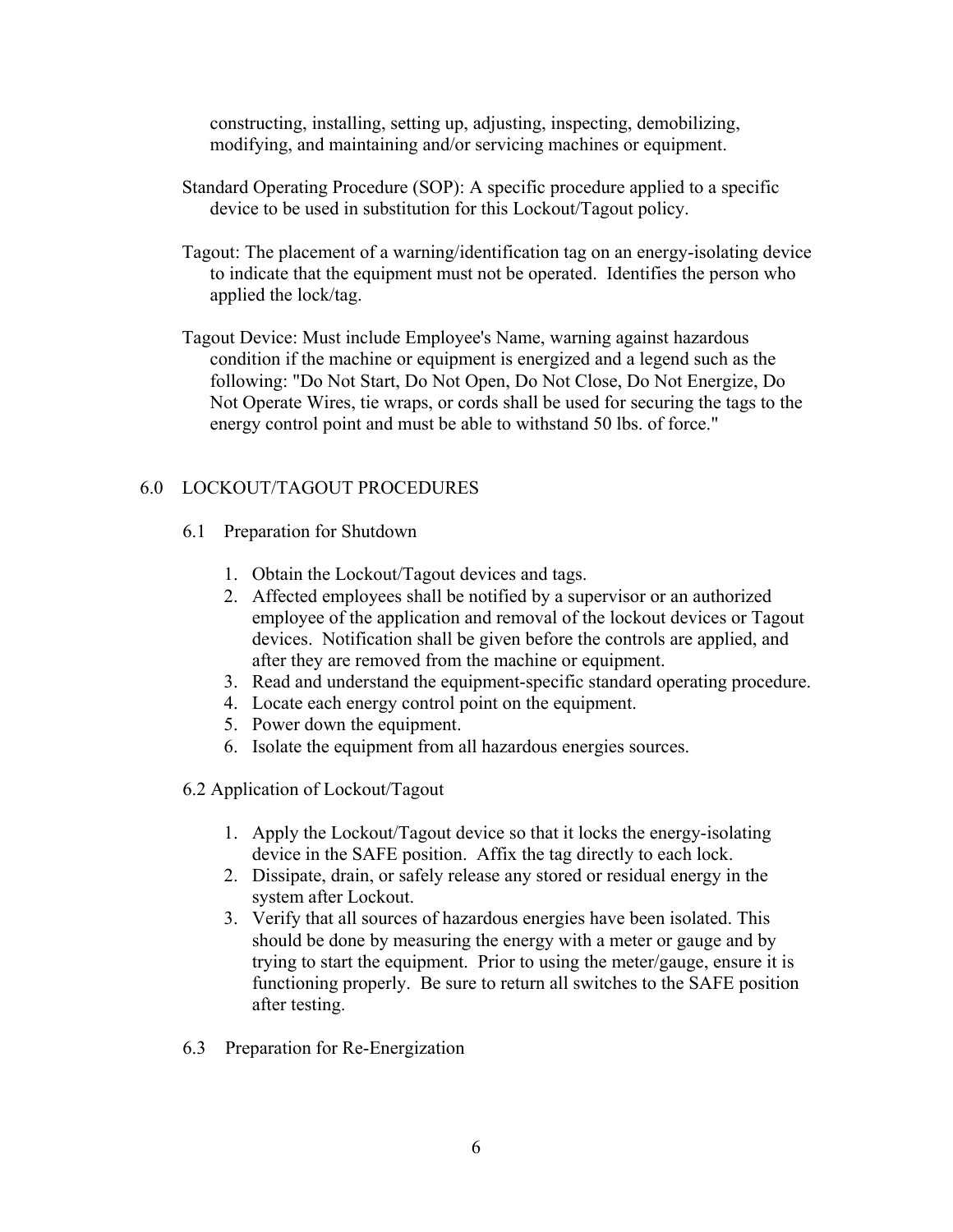- 1. Inspect the work area to ensure that all nonessential items, tools, etc., have been removed from the danger zone.
- 2. Check that all the guarding and safety controls have been properly replaced.
- 3. Notify affected employees and ensure that all personnel are in a safe location before re-energization.
- 6.4 Removal of Lockout/Tagout
	- 1. Remove the Lockout/Tagout locks and tags.
	- 2. Re-energize the equipment according to start-up procedures in SOP.
- 6.5 Temporary Removal of Lockout/Tagout
	- 1. Clear equipment of tools and materials.
	- 2. Remove affected Employees from equipment area.
	- 3. Remove Lockout/Tagout devices.
	- 4. Energize and proceed with testing or positioning.
	- 5. De-energize all systems and reapply energy control measures in accordance with procedures.

**Note:** *In situations in which Lockout/Tagout devices must be temporarily removed from the energy isolating device and the equipment energized to test or position the equipment, follow the steps above.* 

6.6 Emergency Lock Removal of Lockout/Tagout

Only the employee that locks and tags out machinery, equipment or processes may remove his/her lock and tag. However, should the employee leave the facility before removing his/her lock and tag, the Department Manager may remove the lock and tag. The Department Manager will use the Emergency Lock Removal Form (Appendix A) and assure that all tools have been removed, all guards have been replaced and all Employees are free from any hazard before the lock(s) and tag(s) are removed and the machinery, equipment or process is returned to service. The employee who placed the lock shall be physically accounted for prior to lock removal.

6.7 Lockout/Tagout Devices

In most instances, a lockout device is preferable to a tag because tags do not present a physical restraint to the startup of equipment. Tags are warning devices which can be easily removed, bypassed, obscured or ignored. When a tag is used, further steps should be taken to ensure that procedures are safely carried out.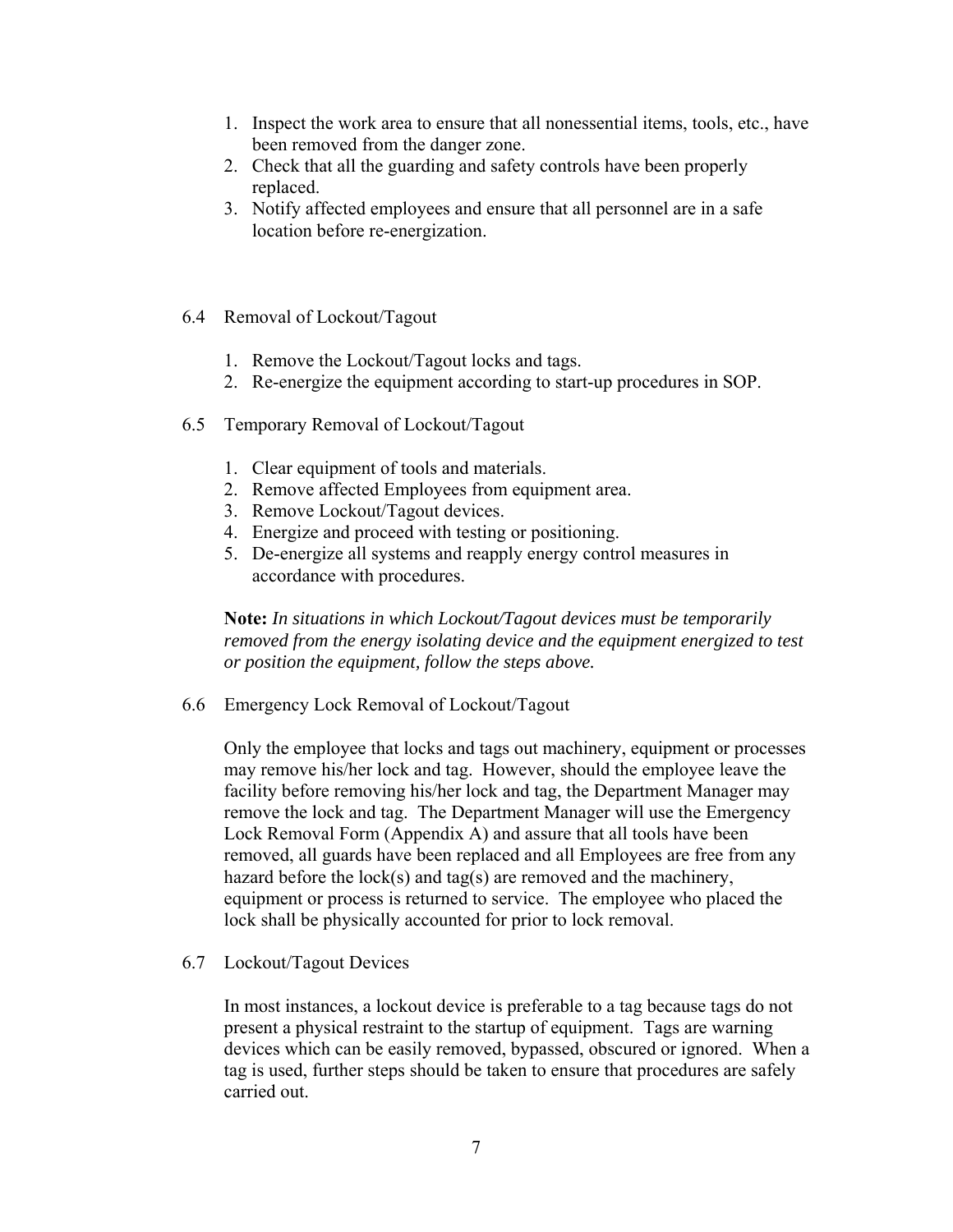The following are requirements for Lockout/Tagout devices:

- 1. Departments are responsible for providing employees with a sufficient number of devices for control of hazardous energy.
- 2. Lockout/Tagout devices must be used only for controlling energy and shall not be used for other purposes.
- 3. Lockout/Tagout devices must be capable of withstanding the environment for the period of time they will be applied. Tagout devices must be constructed and printed so that the exposure to weather, wet conditions or corrosive environments will not alter the tag or make it unreadable.
- 4. Locks utilized for the Lockout/Tagout process are standardized in that all locks are to be the same shape. All locks utilized by University employees are to be square in shape. Different colors may be used for different shops and/or shifts. Tagout devices are standardized in that all University employees are to utilize separate tags that are able to withstand the outdoor elements.
- 5. Lockout devices must be sturdy enough to prevent removal without the use of excessive force. Tagout devices must be sturdy enough to prevent inadvertent or accidental removal. Tagout attachment devices must be non-reusable and self-locking.
- 6. Lockout/Tagout devices must indicate the identity of the employee applying the device. Tagout devices shall warn against hazardous conditions if the machine or equipment is energized and shall include warnings such as "Do Not Open, Do Not Close, Do Not Operate, etc."

#### 7.0 RESPONSIBILITIES

#### 7.1 Supervisors

- 1. Ensure that only authorized employees, who are qualified and trained, apply and remove locks and tags. Ensure that employees who are found to have insufficient skills or understanding of Lockout/Tagout requirements do not perform Lockout/Tagout and are retrained.
- 2. Implement, manage, and audit personnel for conformance with the Lockout/Tagout Program.
- 3. Ensure that all safety equipment is stocked, stored, and maintained in a state of readiness and is available for employee use.
- 4. Ensure that any deficiencies or deviations found in the working procedures are corrected.
- 5. Ensure all employees are properly trained in Lockout/Tagout procedures.
- 6. Develop specific SOPs for equipment as needed.
- 7.2 Authorized Employees: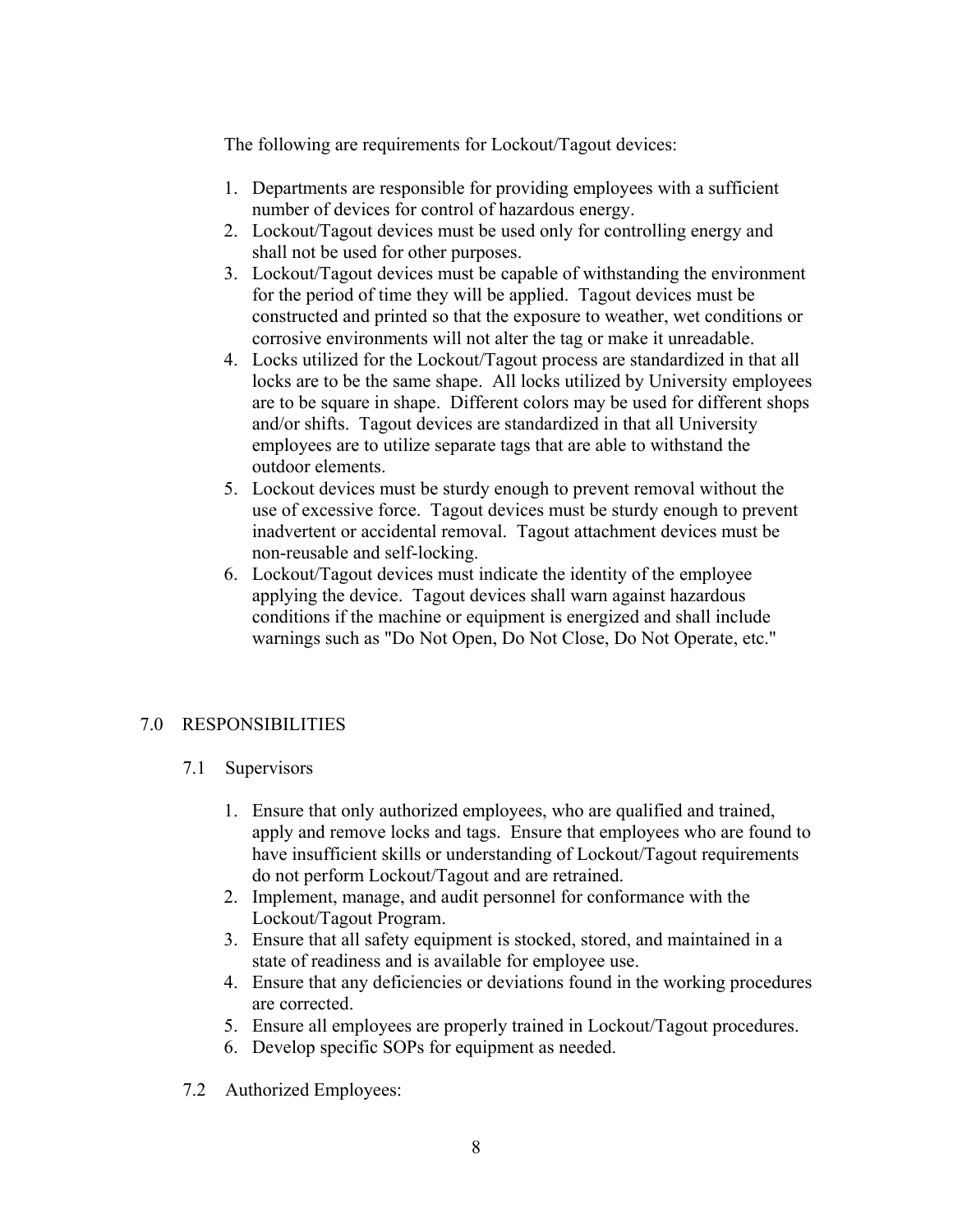- 1. Shall perform Lockout/Tagout activities that are in conformance with this policy.
- 2. Retain control of the equipment, system or machinery while a Lockout/Tagout is in progress and work only under their own lock and tag.
- 3. Maintain Lockout/Tagout hardware and tags in good condition.
- 4. Complete all training required to be authorized to work with specific equipment, tool(s) or machinery.
- 7.3 Affected Employees
	- 1. Be aware and knowledgeable of the intent and requirements of the Lockout/Tagout Program.
	- 2. Complete required training.
	- 3. Be knowledgeable of energies associated with the equipment.
- 7.4 Environmental Health and Safety/Risk Management (EH&S/RM)
	- 1. Works with management to ensure compliance with this document and all other regulatory requirements.
	- 2. Assists in developing specific SOPs as needed.
	- 3. Ensures a system is in place to properly train employees.
	- 4. Reviews campus program periodically to ensure the content of this document and employee practices are current with OSHA regulations and maintain audit documentation.
	- 5. Communicates the expectations of this guideline to contractors as appropriate.

#### 8.0 EMPLOYEE TRAINING

The Departments will be responsible to provide training to ensure the purpose and function of the Lockout/Tagout program is understood by all authorized and affected employees. EH&S/RM will be available to assist the Departments in providing training.

- 8.1 Training on the purpose, content and function of the Lockout/Tagout program is required for all employees who participate in or are affected by the Lockout/Tagout of equipment. Training can be obtained through departmentspecific training or by attending training offered by EH&S/RM. Records must be kept showing training dates, attendance, items covered, and trainer.
- 8.2 Authorized Employees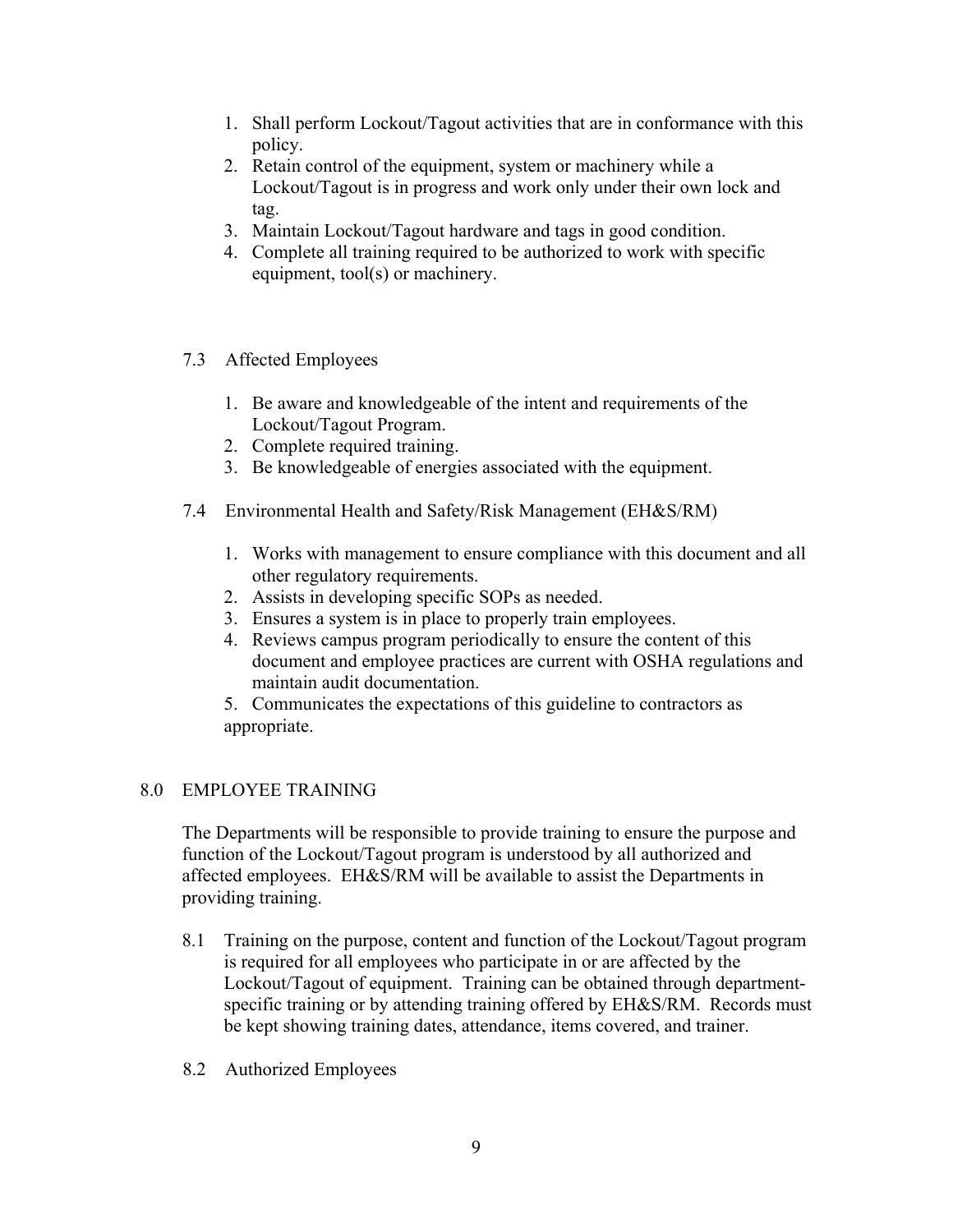Authorized Employees are those who have received proper training *and* have been "authorized" by their department to apply Lockout/Tagout devices when necessary. Training for authorized employees shall include:

- 1 The recognition of locations, types and magnitudes of potential hazardous energy sources in the work area.
- 2 Proper Lockout/Tagout procedures.
- 3 Proper use of Lockout/Tagout devices (and any related equipment) used by the department.
- 4 Lockout/Tagout device removal.
- 5. How to deal with special conditions.
- 8.3 Affected Employees

Affected Employees are those employees affected by the shut down or who work in areas where equipment is being serviced/maintained. Training for Affected Employees shall include:

- 1. Purpose and use of the Lockout/Tagout procedures
- 2. How to recognize Lockout/Tagout equipment
- 3. Prohibition on tampering with Lockout/Tagout equipment
- 8.4 Retraining

Retraining is required whenever:

- 1. There is a new or revised energy control procedure,
- 2. An Authorized Employee's job duties change (regarding Lockout/Tagout),
- 3. The Lockout/Tagout Program is changed,
- 4. Additional Lockout/Tagout hazards arise, such as new equipment, modified processes, or the use of different Lockout/Tagout devices,
- 5. Periodic inspections show employee deficiencies in energy control techniques.

#### 9.0 OUTSIDE CONTRACTORS

- 9.1 Employees who oversee outside servicing personnel (i.e., contractors), are responsible for:
	- 1. Informing outside contractors about Lockout/Tagout procedures.
	- 2. Ensuring outside contractors provide information about their Lockout/Tagout procedures.
	- 3. Informing supervisors of affected employees, about the outside employer's Lockout/Tagout procedures.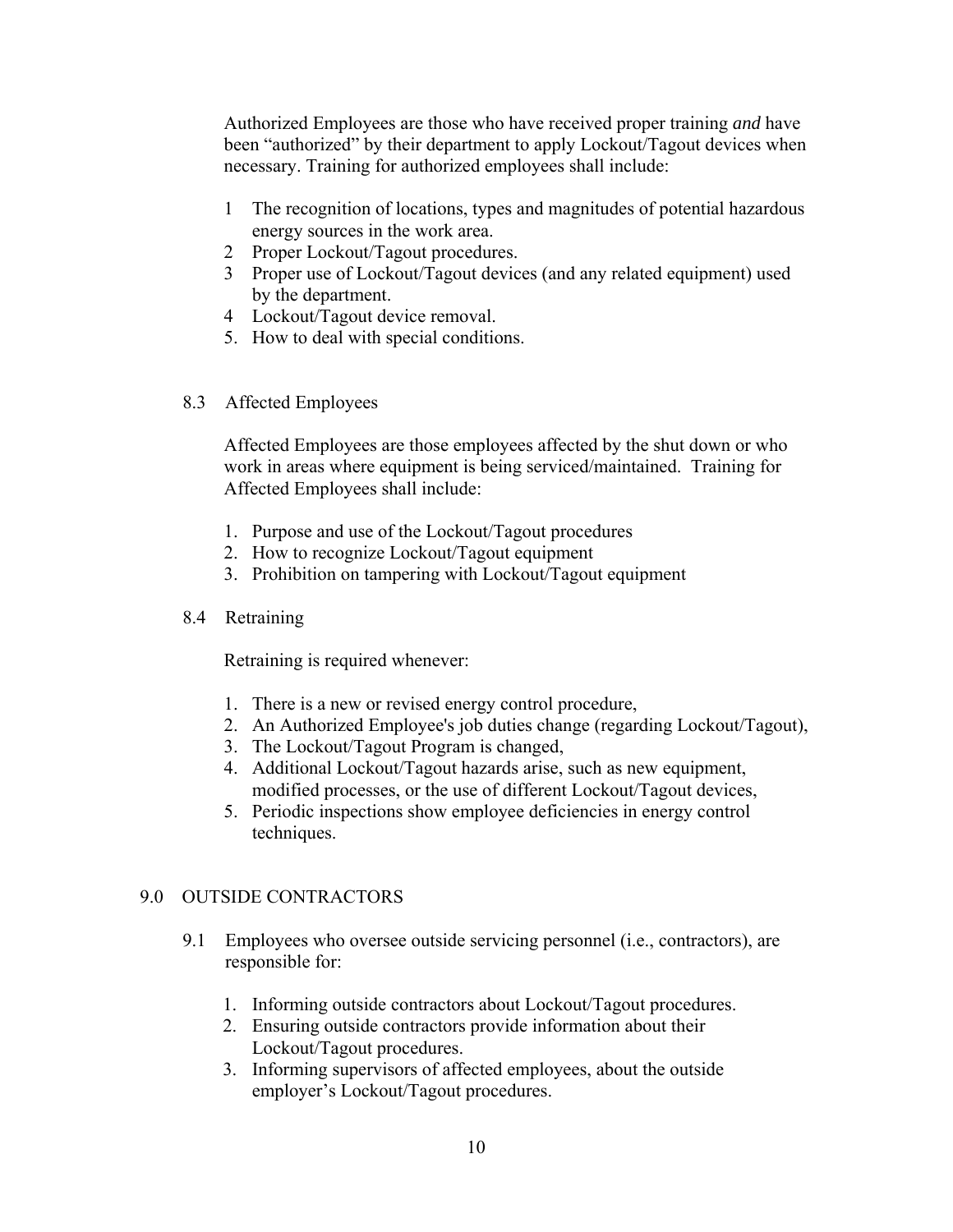- 9.2 Supervisors are responsible for informing affected employees under their supervision about outside contractors Lockout/Tagout procedures.
- 9.3 Where construction projects require access to equipment, Environmental Health & Safety/Risk Management and supervisors who are familiar with the equipment are responsible for:
	- 1. Informing contractor oversight personnel of all such equipment during the design phase of the project (provided they are involved in the preconstruction process).
	- 2. Working with contractor oversight personnel throughout the construction phase to assure that qualified employees familiar with the equipment are working with contractor personnel to fulfill the requirements of this program.

#### 10.0 RECORDKEEPING

All University Lockout/Tagout Program records will be maintained by the individual departments. The records must include:

- 1. Specific Lockout/Tagout Standard Operating Procedures for equipment covered by the program.
- 2. Employee attendance sheets and training summaries.
- 11.0 Lockout Tagout SOP templates

The following pages are sample LOTO templates that are encouraged to be used on campus. In 2018 Fresno State purchased access to a UC Program pilot rebranded "CSU Safety – Procedures" for Fresno State use. This system of authoring and documentation of LOTO procedures is currently optional as is the included template below.

- To access "CSU Safety Procedures" all employees can:
	- o Login at: https://csu.risksafety.solutions/procedures/
	- o Or by using the app:
		- **Android:** https://play.google.com/store/apps/details?id=edu.ucop.ucrss.proce dures
		- Apple Products: https://itunes.apple.com/us/app/rssprocedures/id1171409277?mt=8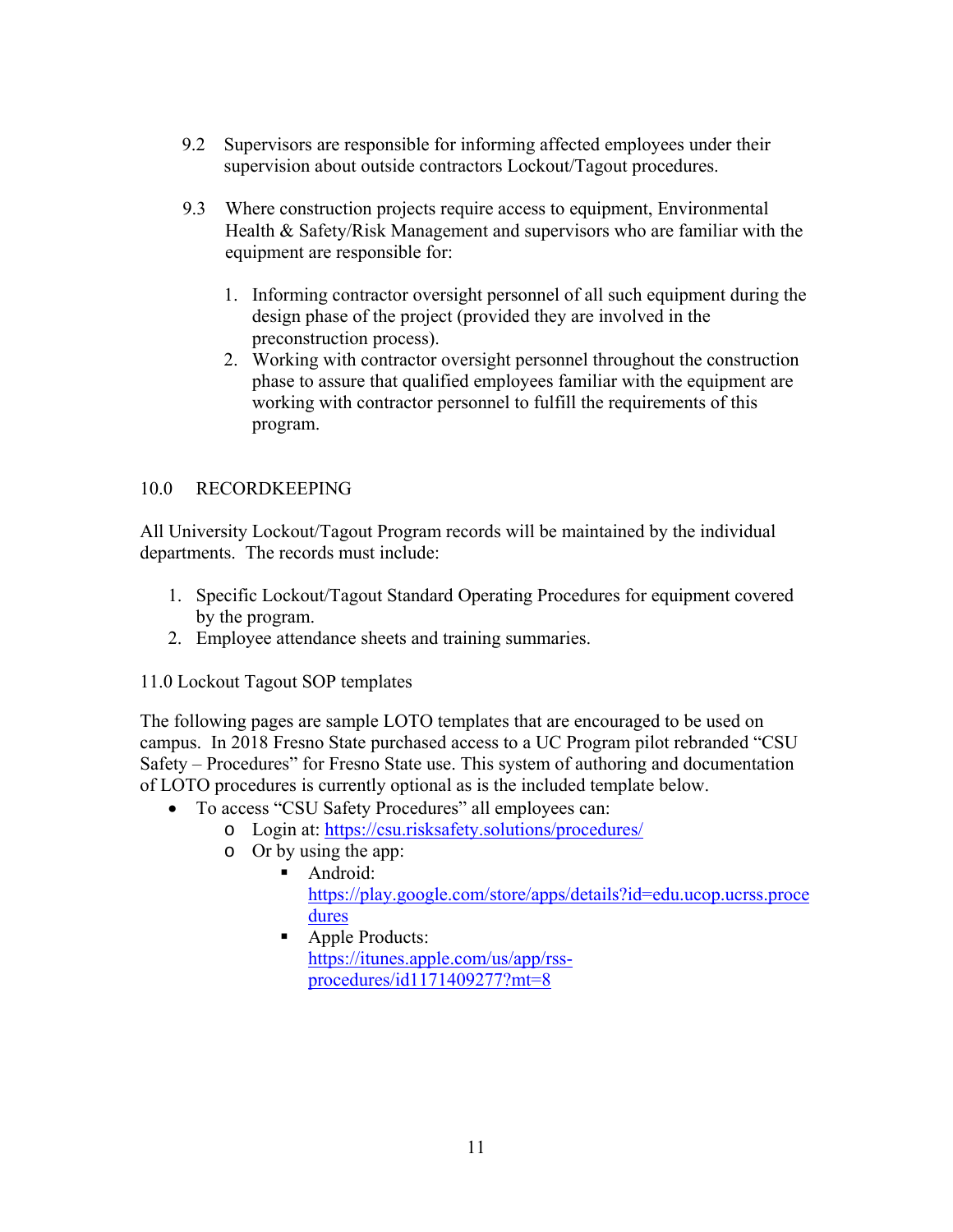Simplified Sample LOTO Template:

### **California State University Fresno**

### **Lockout/Blockout Standard Operating Procedure (SOP)**

#### **Equipment – Specific Template Instructions**

#### *Note Only one SOP is required for identical equipment set up in an identical configuration.*

The template includes the following required sections:

- Signatures Employee who completes the procedure should sign and date, then take the procedure to his/her supervisor for review and signature. If the supervisor has questions regarding any elements of the procedure, these should be taken to the next level manager and Environmental Health & Safety. The supervisor shall keep a copy of the completed form on file, and the original will be kept by the employee performing the work.
- Section A: Procedure Purpose No additional information is required in this section.
- Section B: Equipment Description Enter the building and room where the equipment is located. The equipment description should include enough detail to uniquely identify the specific piece of equipment covered by this procedure. If the equipment has an existing identification tag or number, this should be noted. Examples of equipment identification include, "Motor powering pump P-2", "Air Handler located in southwest corner of the room", etc.
- Section C: Hazardous Energy Assessment Identify hazardous energy to which you may be exposed during your servicing work. Example:

| <b>Type of Energy</b> | Type / Magnitude | <b>Danger Zone</b> | <b>Isolation Point(s)</b> |
|-----------------------|------------------|--------------------|---------------------------|
| Electrical-low        | 480VAC 3 phase   | Wiring connection  | Disconnect adjacent       |
| voltage $(50-600 V)$  | 100 amp service  | points in motor    | to motor on right         |
| - list amperage       |                  | housing junction   | hand side.                |
|                       |                  | box                |                           |

• Section D: Preparation and Notification Step 1, Preparation: Identify group lockouts, authorized personnel, and shift changes. Step 2, Notifications: Notify and record affected employees (example: department technician who will lose compressed air when compressor is shut down). Step 3, Equipment Shutdown: List equipment shut down procedure (note: this is NOT the lockout procedure, this is just the steps to stop and shut down the machine/equipment).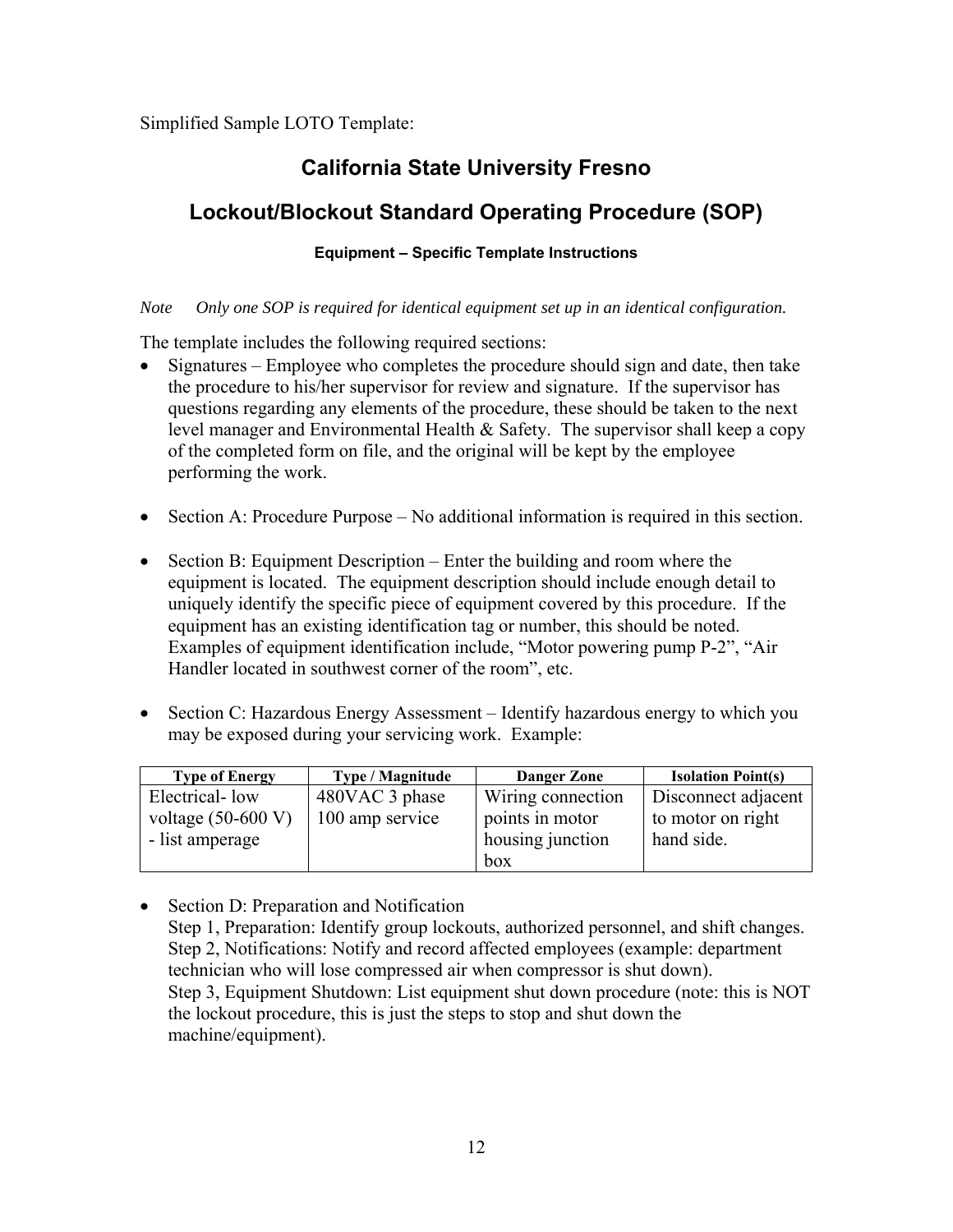Section E: Steps for Controlling Hazardous Energy Identified in Section C For EACH energy source / isolation point identified in Section C, complete the applicable information. Example:

**Energy source description: 480 VAC 3 phase 100 amp service Isolate:** Switch disconnect to "off" **Control:** Apply lock and tag to disconnect **Dissipation:** N/A **Verify zero energy state appropriate to the type of hazardous energy involved:** Check voltage at wiring connection point on motor

• Section G: Steps to Return to Service

Refer to Lockout/Blockout Program manual for general instructions.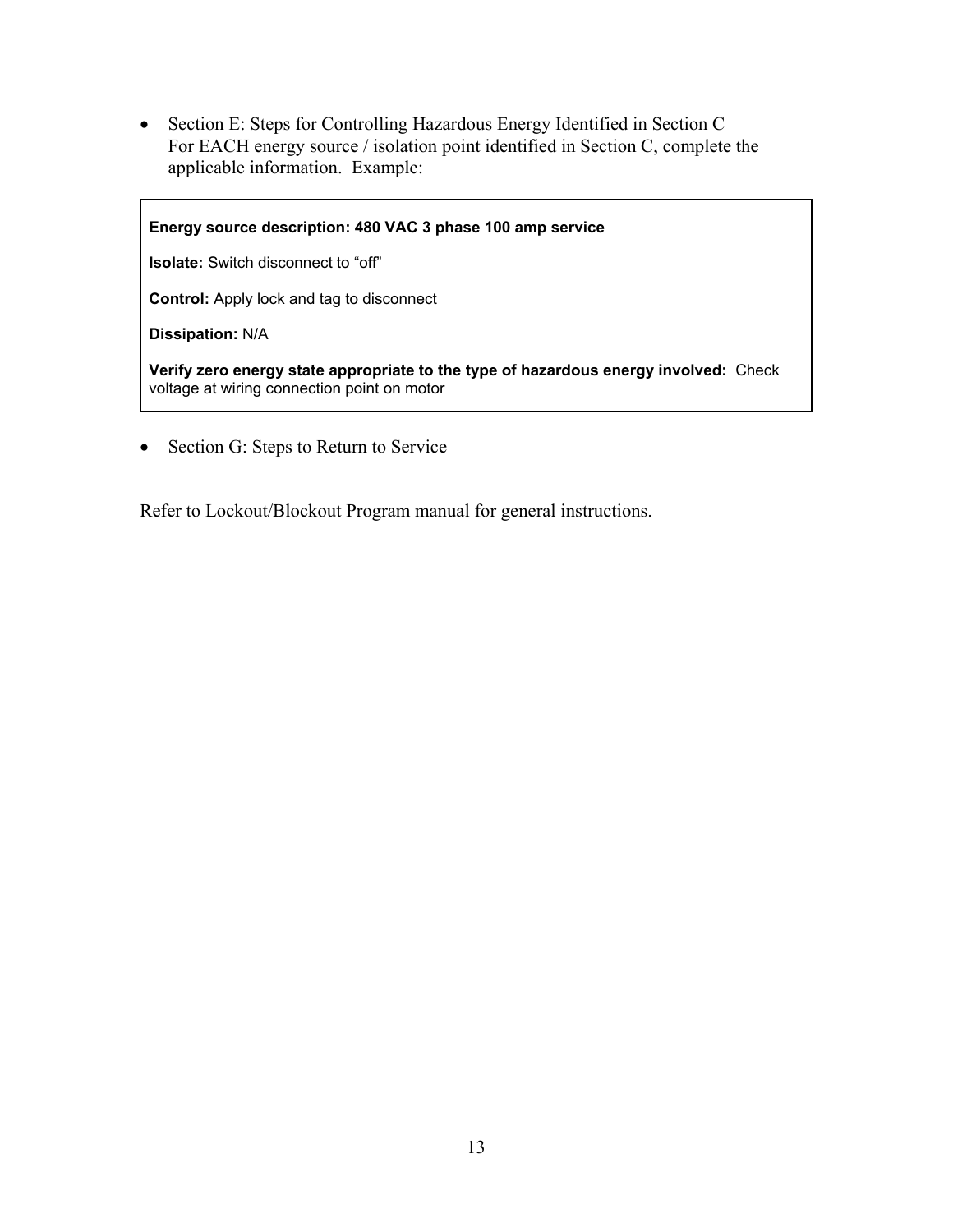#### **Author**

 $\overline{a}$ 

 $\overline{a}$ *Employee who completed this form (print name & sign) date* 

#### **This document has been reviewed and approved by**

*Supervisor (print name & sign) date* 

## **Section A. Procedure Purpose**

The purpose of this procedure is to identify all hazardous energies and hazardous energy isolation points and list all required steps to safely shut equipment down and return it to service after work is completed.

**Failure to follow this lockout procedure may result in injury to personnel or damage to equipment and may result in disciplinary action, up to and including termination.** 

## **Section B. Equipment Description**

**Equipment Location:** Building: Room Number:

**Equipment Description:**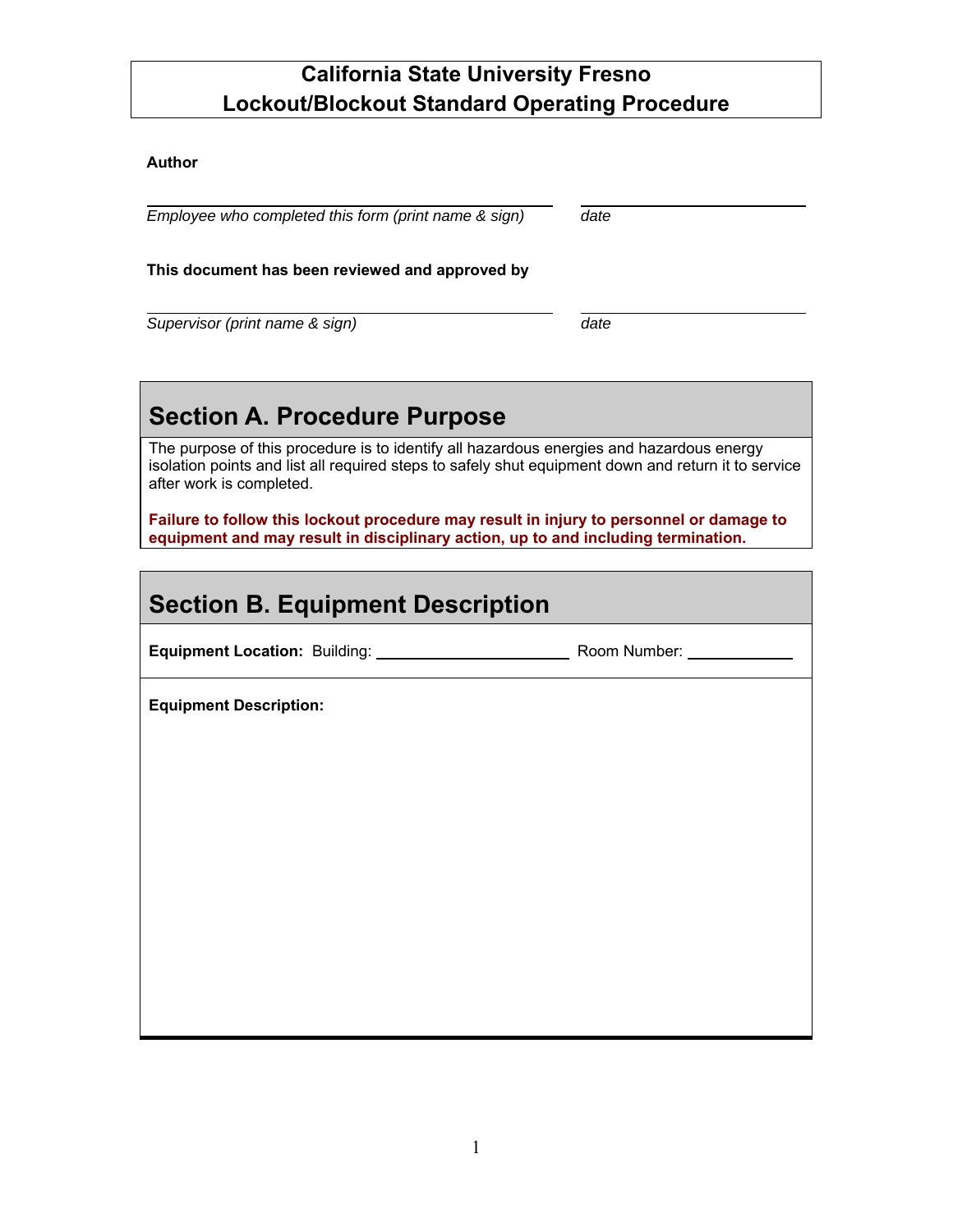## **Section C: Hazardous Energy Assessment**

Evaluate the equipment for all hazardous potential energy sources and check the left hand box if present. For each, describe the type and magnitude, danger zone (the part(s) of the equipment where the energy is found), and isolation points. Note: Describe how to control each identified hazardous energy source in Section F.

| Electrical - low voltage (<50 V) - list<br>amperage      |  |
|----------------------------------------------------------|--|
|                                                          |  |
|                                                          |  |
|                                                          |  |
| Electrical - low voltage (50-600 V) - list               |  |
| amperage                                                 |  |
|                                                          |  |
|                                                          |  |
| Electrical - high voltage (>600 V) - list                |  |
| amperage                                                 |  |
|                                                          |  |
| Pressure - hydraulic, pneumatic                          |  |
| > 150 psi in rigid pipe                                  |  |
| 50 psi in flexible, unsecured lines                      |  |
|                                                          |  |
| Mechanical - capable of crushing,                        |  |
| pinching, cutting, snagging, striking                    |  |
|                                                          |  |
| Thermal - high temperature-surface                       |  |
| temperature, hot liquids, steam                          |  |
| $\Box$<br>Liquids or gases > $125^{\circ}F(52^{\circ}C)$ |  |
| Surfaces $\geq 140^{\circ}$ F (60°C)                     |  |
|                                                          |  |
| Stored energy - flywheel, springs,                       |  |
| differences in elevation, capacitors,                    |  |
| batteries, etc.                                          |  |
| Emergency power - does the                               |  |
| equipment maintain an emergency                          |  |
| power/uninterruptible power supply?                      |  |
|                                                          |  |
| Other - describe                                         |  |
|                                                          |  |
|                                                          |  |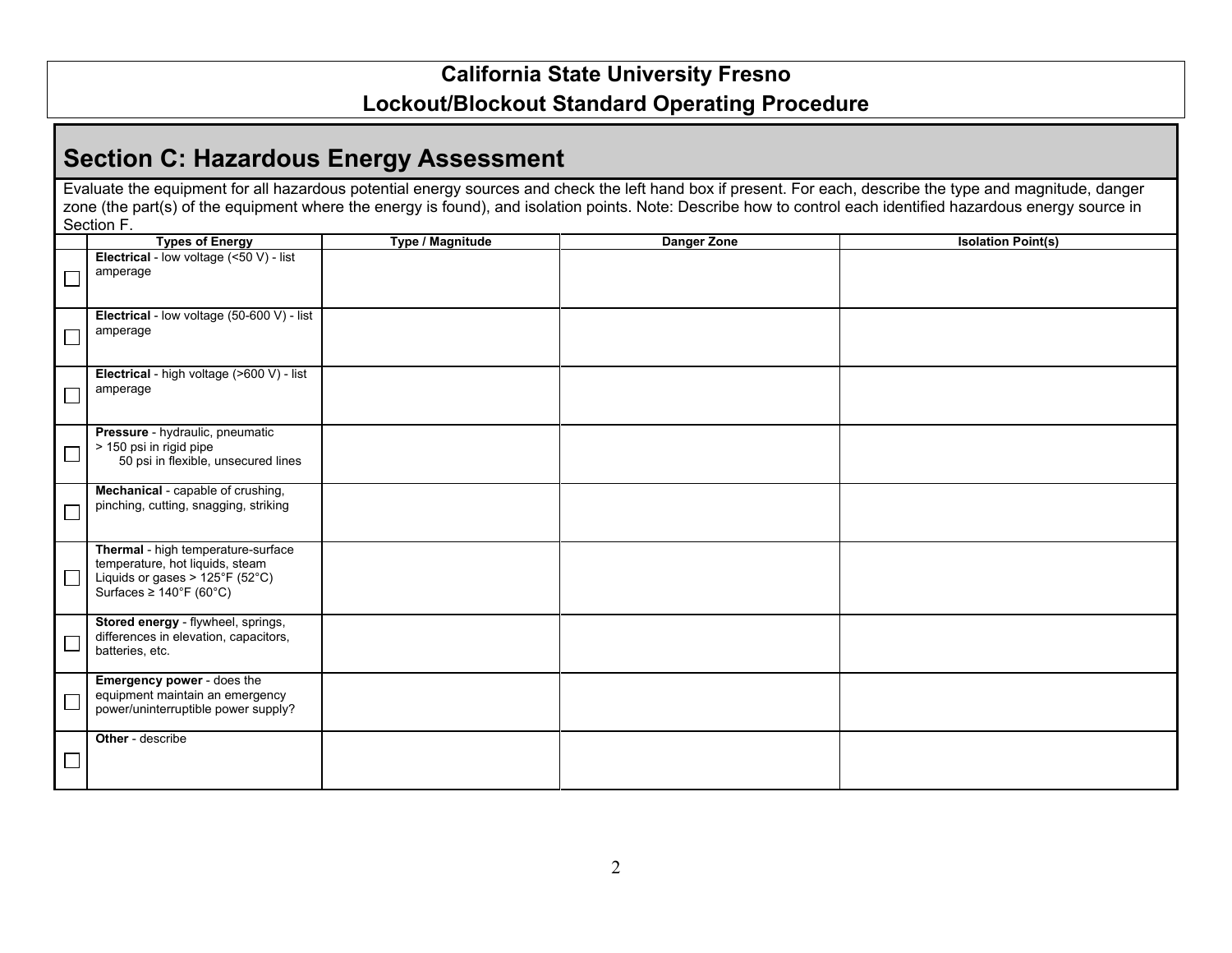| <b>Section D: Preparation and Notification</b>                                                                                                                                                                                                                            |  |  |  |  |
|---------------------------------------------------------------------------------------------------------------------------------------------------------------------------------------------------------------------------------------------------------------------------|--|--|--|--|
| Step 1. Is this a Group Lockout? $\Box$ Yes $\Box$ No<br>If "yes" list all authorized employees working under this lockout:                                                                                                                                               |  |  |  |  |
|                                                                                                                                                                                                                                                                           |  |  |  |  |
|                                                                                                                                                                                                                                                                           |  |  |  |  |
| Will this lockout span a shift change? $\Box$ Yes $\Box$ No                                                                                                                                                                                                               |  |  |  |  |
| If "yes" then supervisor or manager must sign this section confirming that the following shift<br>has been notified of the presence of the lockout and the need to place their locking devices at<br>the energy control point before working on the locked out equipment: |  |  |  |  |
|                                                                                                                                                                                                                                                                           |  |  |  |  |
| Signature of Supervisor/Manager: with a state of the state of the state of the state of the state of the state o                                                                                                                                                          |  |  |  |  |
| Step 2. Notify                                                                                                                                                                                                                                                            |  |  |  |  |
| Prior to starting work, notify affected workers of the lock out activity.                                                                                                                                                                                                 |  |  |  |  |
| Employees notified: <u>shipmen and the set of the set of the set of the set of the set of the set of the set of the set of the set of the set of the set of the set of the set of the set of the set of the set of the set of th</u>                                      |  |  |  |  |
|                                                                                                                                                                                                                                                                           |  |  |  |  |
| Step 3. Shut equipment down steps:                                                                                                                                                                                                                                        |  |  |  |  |
|                                                                                                                                                                                                                                                                           |  |  |  |  |
|                                                                                                                                                                                                                                                                           |  |  |  |  |
|                                                                                                                                                                                                                                                                           |  |  |  |  |
|                                                                                                                                                                                                                                                                           |  |  |  |  |
|                                                                                                                                                                                                                                                                           |  |  |  |  |
|                                                                                                                                                                                                                                                                           |  |  |  |  |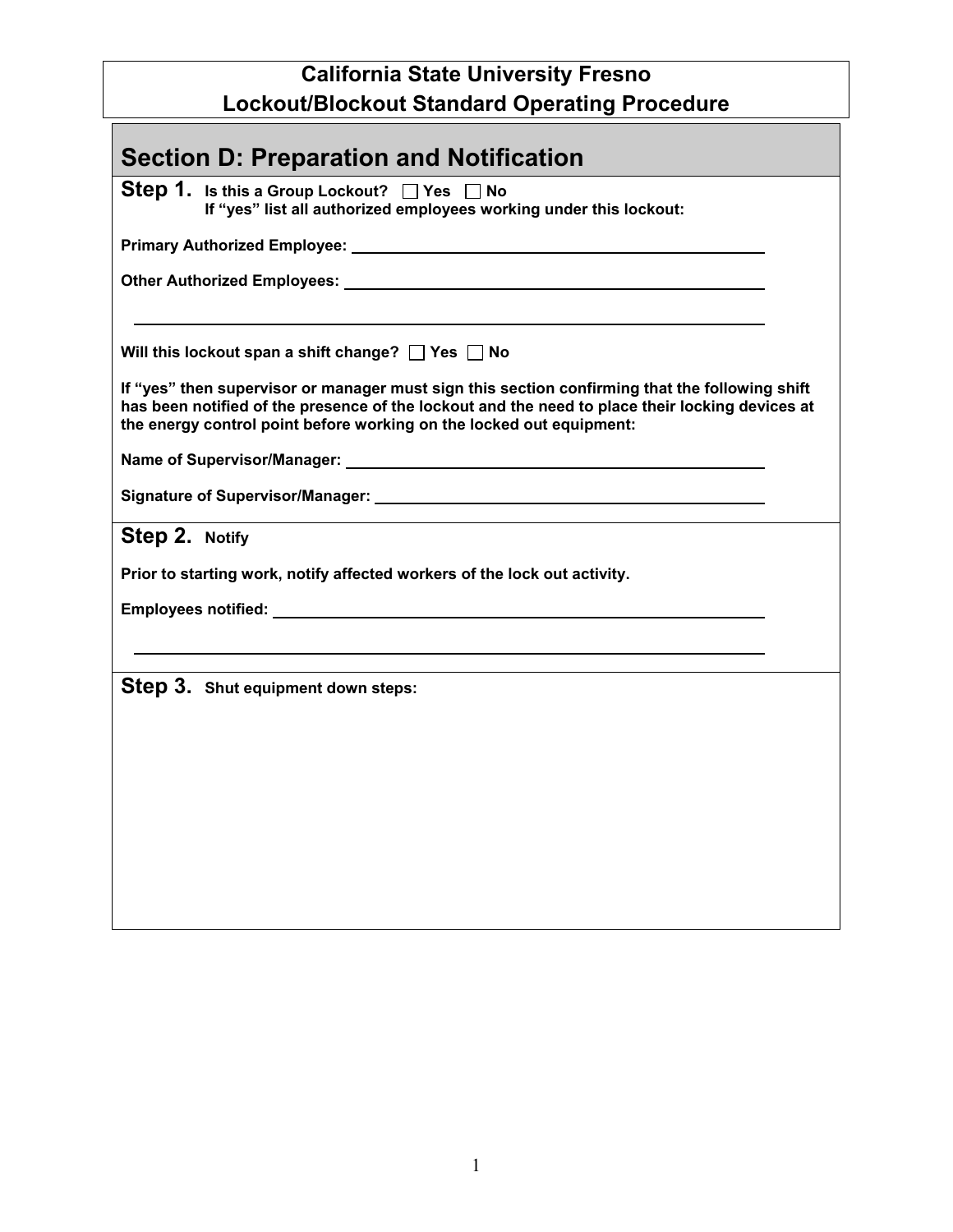| <b>Section E. Steps for Controlling Hazardous Energy</b><br><b>Identified in Section C</b> |  |  |  |
|--------------------------------------------------------------------------------------------|--|--|--|
| <b>Energy source description:</b>                                                          |  |  |  |
| Isolate:                                                                                   |  |  |  |
| <b>Control:</b>                                                                            |  |  |  |
| <b>Dissipation:</b>                                                                        |  |  |  |
| Verify zero energy state appropriate to the type of hazardous energy involved:             |  |  |  |
| <b>Energy source description:</b>                                                          |  |  |  |
| Isolate:                                                                                   |  |  |  |
| <b>Control:</b>                                                                            |  |  |  |
| Dissipation:                                                                               |  |  |  |
| Verify zero energy state appropriate to the type of hazardous energy involved:             |  |  |  |
| <b>Energy source description:</b>                                                          |  |  |  |
| Isolate:                                                                                   |  |  |  |
| <b>Control:</b>                                                                            |  |  |  |
| <b>Dissipation:</b>                                                                        |  |  |  |
| Verify zero energy state appropriate to the type of hazardous energy involved:             |  |  |  |
| <b>Energy source description:</b>                                                          |  |  |  |
| Isolate:                                                                                   |  |  |  |
| Control:                                                                                   |  |  |  |
| <b>Dissipation:</b>                                                                        |  |  |  |
| Verify zero energy state appropriate to the type of hazardous energy involved:             |  |  |  |
|                                                                                            |  |  |  |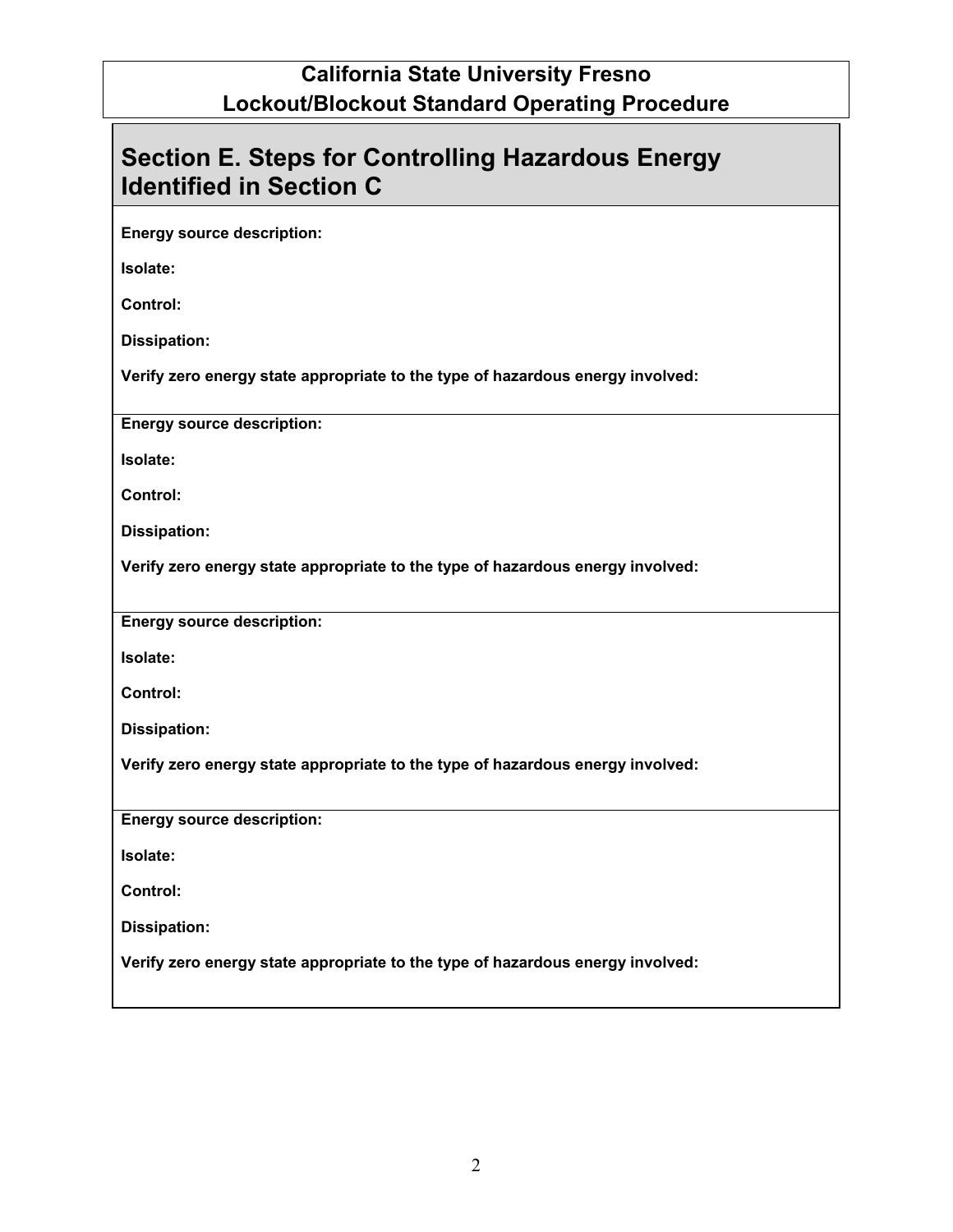## **Section G: Steps to Return to Service**

**Step 1.** Verify equipment and area is clear of tools, workers, equipment, materials, and debris.

- **Step 2.** Unlock and remove any blocking devices; remove linkages.
- **Step 3.** Reposition any safety devices, guards, interlocks.
- **Step 4.** Warn workers to stay clear of area.

**Step 5.** Remove all locks and tags for energy control points.

**Step 6.** Verify affected areas are clear of personnel.

- **Step 7.** Re-energize the equipment. Note: be certain to consider effects of re-energization on all systems "downstream" of energy source.
- **Step 8.** Notify supervisor when work is complete.
- **Step 9.** If you find any errors in this procedure, or have suggestions on how to improve it, provide your comments to your supervisor.